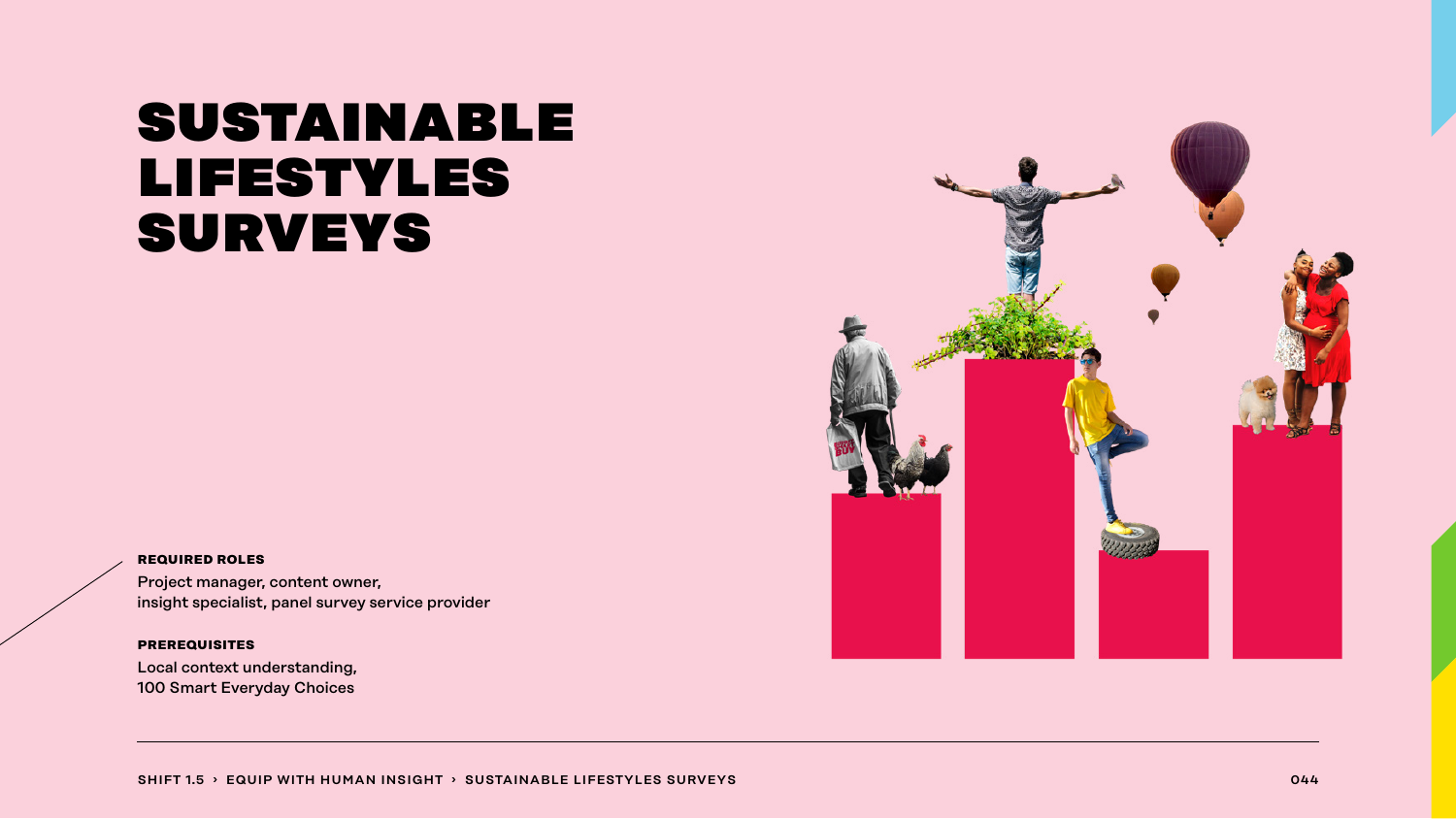# overview

Do you know what people think about sustainable everyday practices? How do people perceive sustainable lifestyle choices, and what are the most common and the most infrequent choices made? These survey templates provide an efficient and comparable way to find out.

**Often there is no sufficient data** on what issues are of most importance to people and how attractive new sustainable everyday practices are. Without knowledge of what the current state of sustainability in everyday life in your region is, it is hard to develop a focused plan for the most effective and inviting way to introduce new lower impact habits to people. It is vital to understand what attitudes people have towards sustainable everyday practices and what actions they are already taking in their daily lives. It is equally important to know which new practices are the hardest for people to adopt and why. ●

### **The questionnaire set has three different phases:**

- **1.** What attitudes and values are important for a sustainable everyday life?
- **2.** What everyday sustainability actions take place and what do not?
- **3.** What kinds of feelings does climate change evoke in people?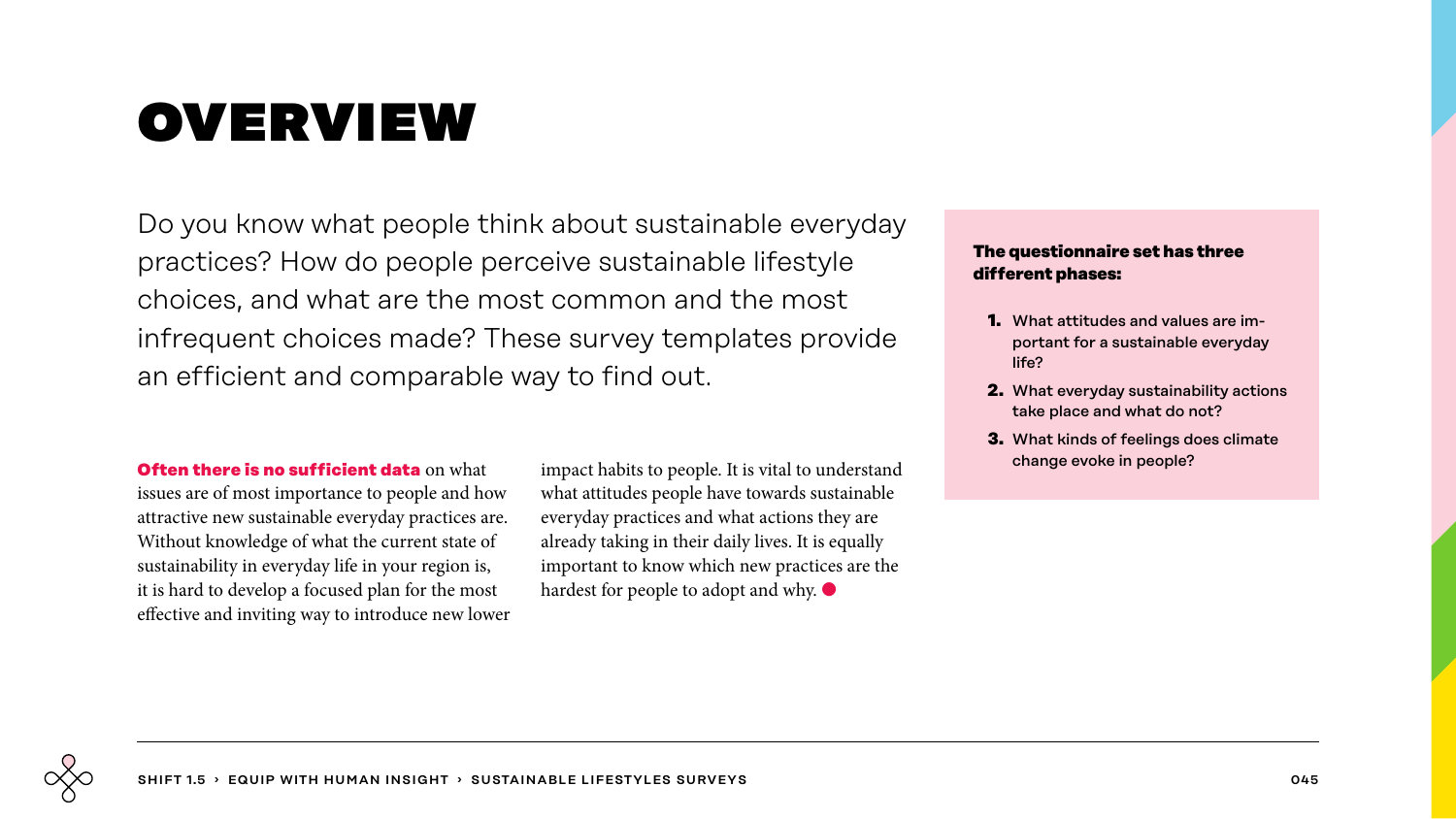# payoffs

**Establishing a holistic view** of the current state of sustainable everyday practices helps with planning the most effective interventions.

2 **Data on the actual choices** people have made or are planning to make enables businesses to plan their products and services accordingly and helps in the transition to new practices.

**3 Survey data allows** you to compare with other countries and track the development of the adoption of sustainable everyday habits and attitudes over the longer term.  $\bullet$ 

#### **Results — Finland**

- $\odot$  Companies and non-profit organisations have used the survey result findings.
- $\odot$  The media in Finland has used the survey results in their story development and published the main findings.
- $\odot$  This insight has been used in the strategic planning of the Sustainable Everyday programme in Finland.

### Kysely: Joka neljäs suomalainen potee ilmastoahdistusta, mutta lamaannuksen sijaan se saa toimimaan

Imastosamuutos berättää erilaisia tunteita turkautumisesta toivoon, kestoo Sitran tuose tutkimus. Valtaosa vaikeita consider betweening covered drives iteratives, well barelician affirmly explain businiteerings are enoughbar tradition



allman kultahattuja, ja sen todio **Kona Mario** 

**NAMES OF SPOTS ASSESS** 

**Salarran Abbalden Disease** 

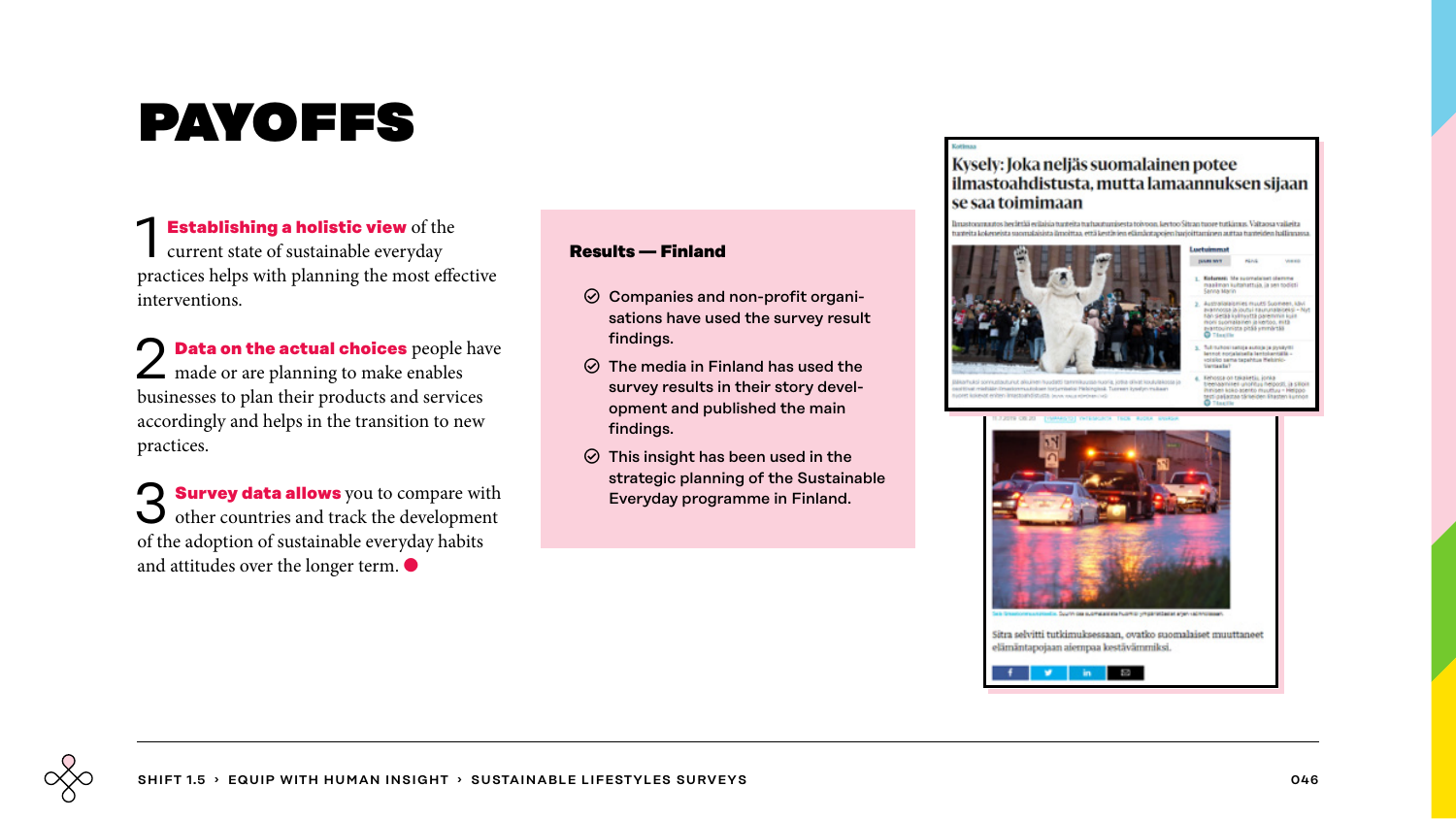## what is needed

**To conduct your** own local survey, you need to be able to carry out a survey process that provides statistically reliable results. We recommend using a service provider who already does national polling work.

**Consider which parts** of the survey are relevant to you and what type of data has already been collected. What questions will help you to steer your work or produce information that is useful in your stakeholder or media engagement? Take advantage of the ready-made questionnaires and tailor them to your specific needs.

**You should have** the local **100 Smart everyday choices** or a similar action list on hand to be used as action statements in the survey.  $\bullet$ 



#### **team and resources required**

- In your team:
- **O** Project manager
- **O** Content owner

Additional roles:

These can be outsourced.

 $\bullet$  Survey specialist and service provider to tailor the questions, plan the survey types and conduct the survey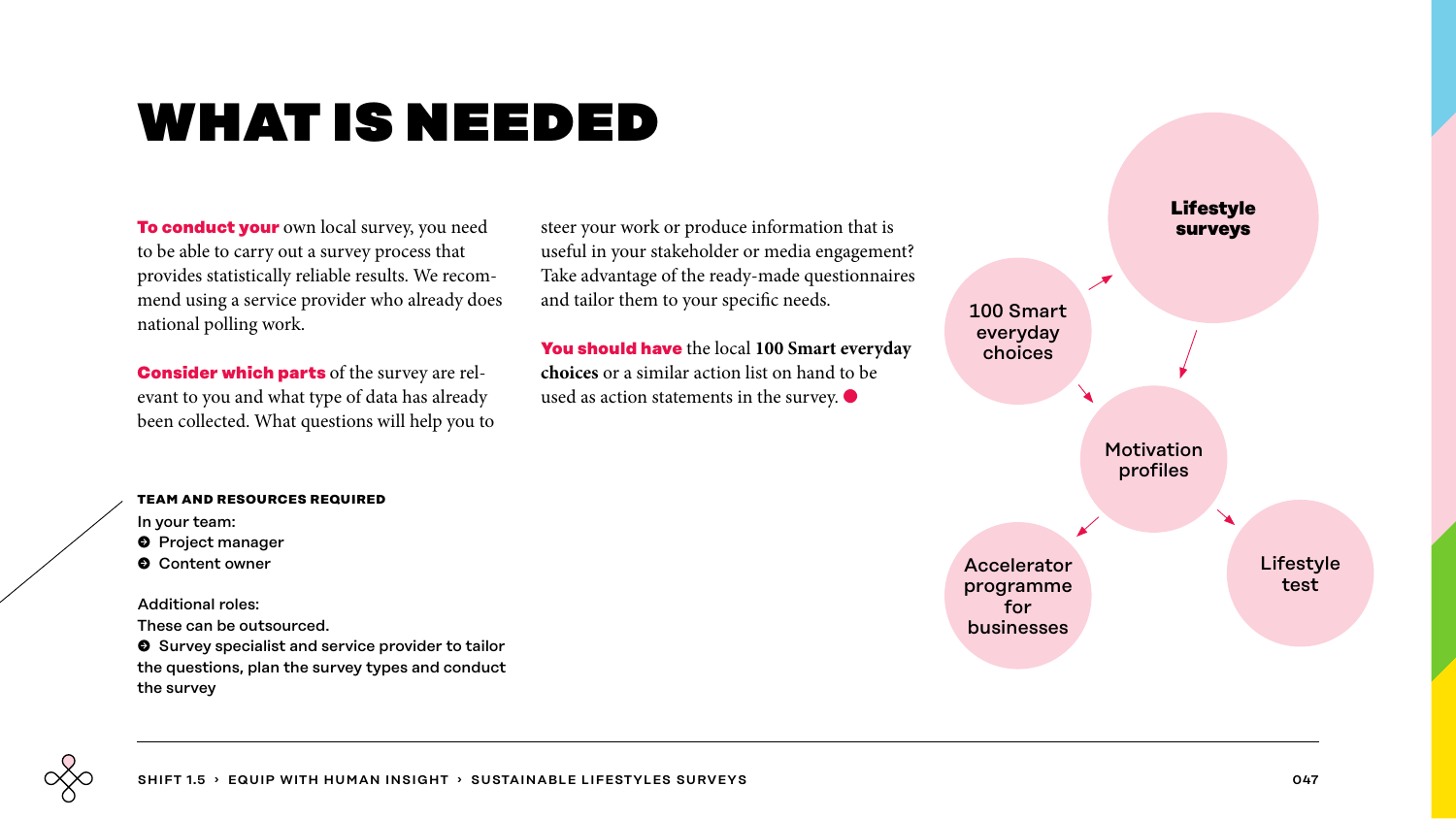# then what?

### **Once the survey is done, plan how to use and present the results.**

- $\odot$  What is the best way to present the results? All at once or in sections?
- $\odot$  Who would benefit the most from understanding the results – business, the media, civil society groups?
- $\odot$  Which sustainable practices are most common and regarded as most important?
- $\odot$  Which groups of people stand out as early adopters?
- $\odot$  Now, do the results affect your project strategy and goals?

## **MEDIA RELATIONS**

Offer the results to your local media or invite them in to hear about the key take-aways. How much new information did you just produce about your region?

It is likely that these surveys will provide a new insight that is easy to publish and is intriguing for readers when they compare themselves with the results. ●